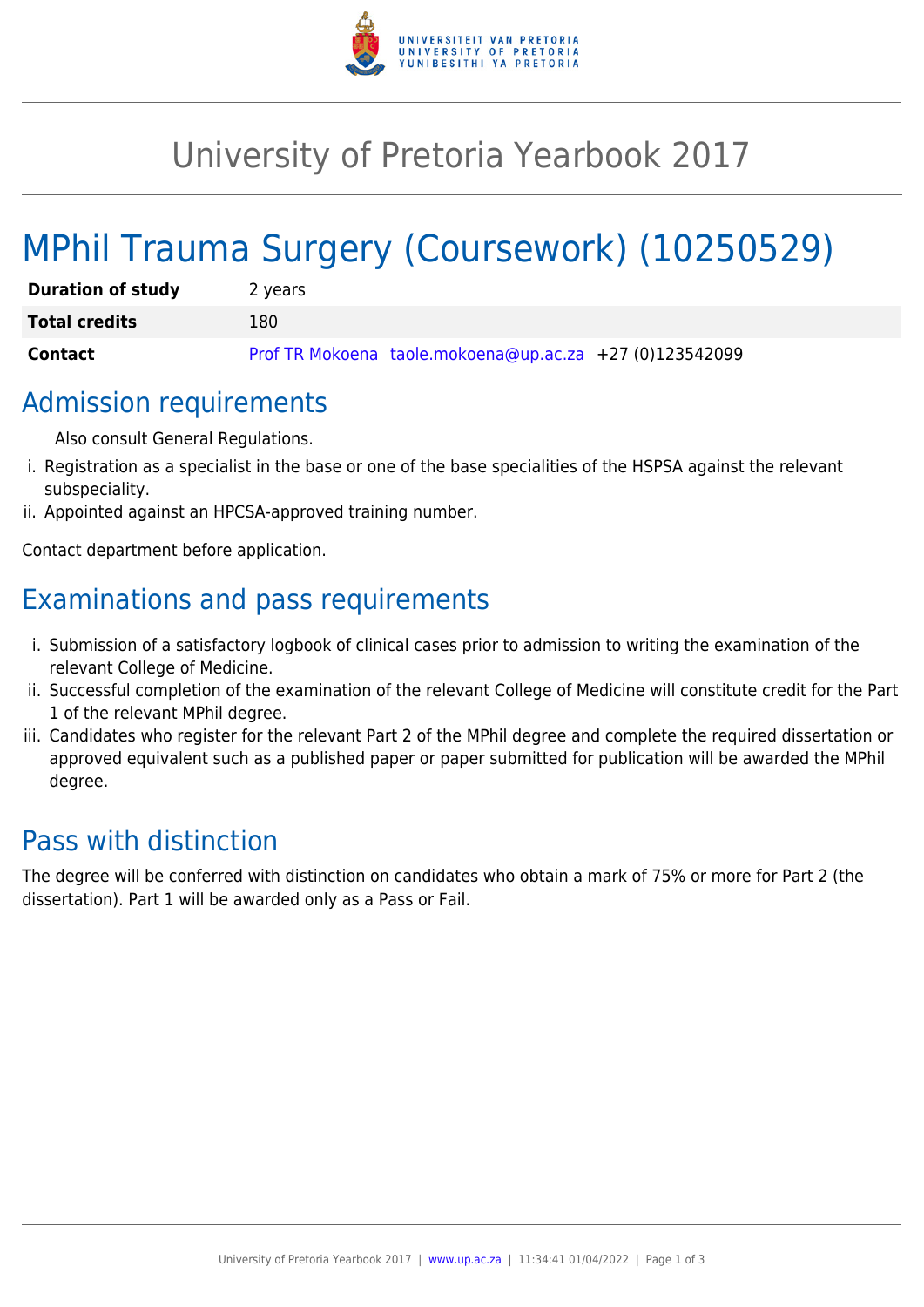

## Curriculum: Year 1

**Minimum credits: 120**

#### **Core modules**

#### **Trauma surgery for medical subspecialities Part 1 802 (SGE 802)**

| <b>Module credits</b>                                                                   | 120.00                                           |  |
|-----------------------------------------------------------------------------------------|--------------------------------------------------|--|
| <b>Prerequisites</b>                                                                    | Relevant base speciality registration with HPCSA |  |
| <b>Contact time</b>                                                                     | 24 months                                        |  |
| <b>Language of tuition</b>                                                              | Module is presented in English                   |  |
| <b>Academic organisation</b>                                                            | Surgery                                          |  |
| <b>Period of presentation</b>                                                           | Year                                             |  |
| <b>Module content</b>                                                                   |                                                  |  |
| Curriculum as designated by the relevant College of Medicine at www.collegemedsa.ac.za. |                                                  |  |